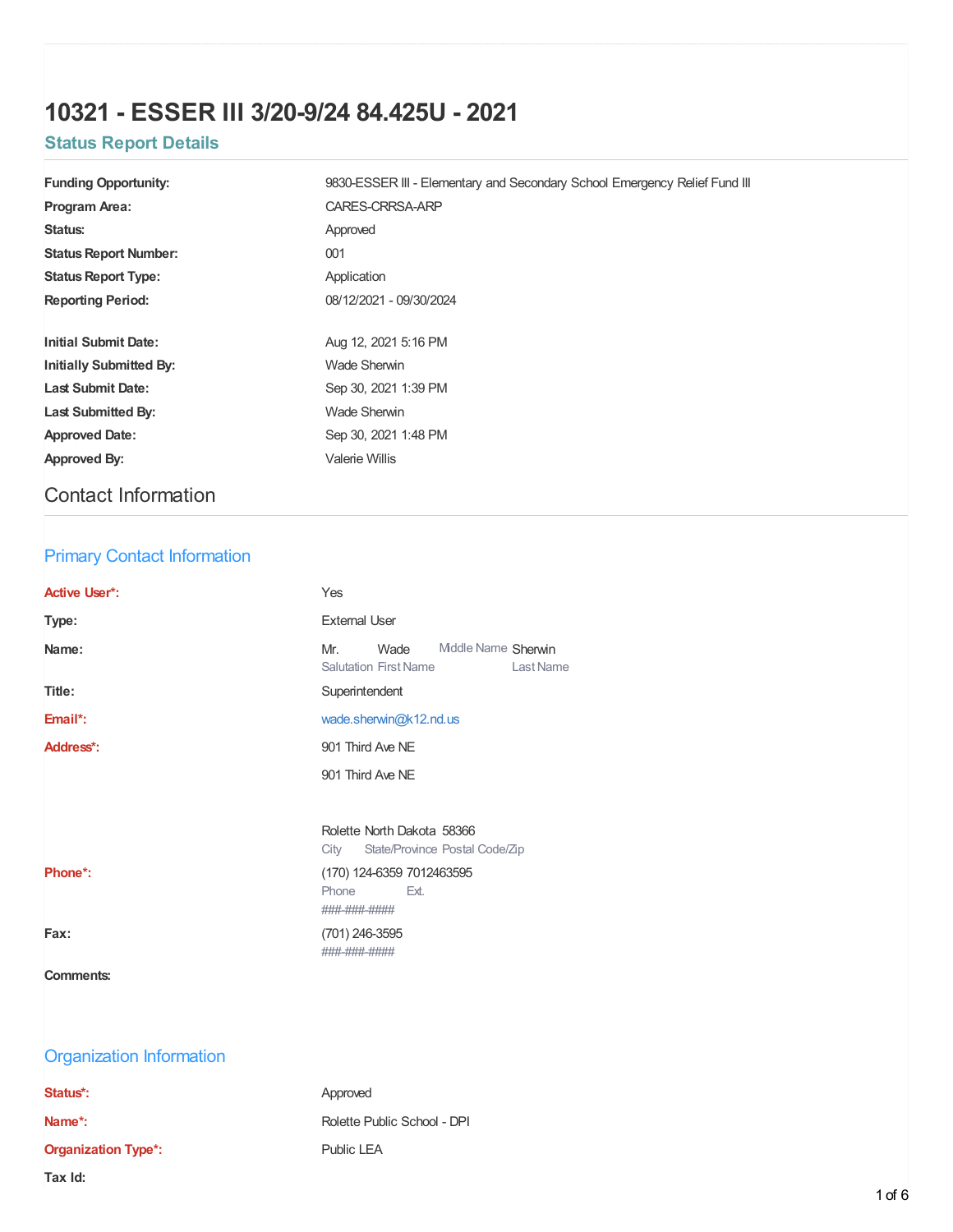| <b>Organization Website:</b>              | http://www.roletteschool.k12.nd.us                                    |  |
|-------------------------------------------|-----------------------------------------------------------------------|--|
| Address*:                                 | PO Box 97                                                             |  |
|                                           |                                                                       |  |
|                                           |                                                                       |  |
|                                           | Rolette North Dakota 58366-<br>State/Province Postal Code/Zip<br>City |  |
| Phone*:                                   | (701) 246-3595 Ext.<br>###-###-####                                   |  |
| Fax:                                      | (701) 246-3595<br>###-###-####                                        |  |
| Benefactor:                               |                                                                       |  |
| Vendor ID:                                |                                                                       |  |
| PeopleSoft Supplier ID:                   | 0000008594                                                            |  |
| <b>Comments:</b>                          |                                                                       |  |
|                                           |                                                                       |  |
| <b>Location Code:</b>                     | <b>DISTRICT</b>                                                       |  |
| <b>SAM.gov Entity ID:</b>                 |                                                                       |  |
|                                           | 134341577                                                             |  |
| <b>SAM.gov Name:</b>                      | Rolette Public School                                                 |  |
| <b>SAM.gov Entity ID Expiration Date:</b> | 02/12/2022                                                            |  |
| State Issued ID:                          | 40-029                                                                |  |
| Category #:                               | 1138                                                                  |  |
| Year Begin:                               | 1999                                                                  |  |
| Year Closed:                              |                                                                       |  |
| NCES#:                                    | 3816050                                                               |  |
| <b>Restricted Indirect Cost Rate:</b>     | 0.0%                                                                  |  |
| <b>Unrestricted Indirect Cost Rate:</b>   | 0.0%                                                                  |  |

## Document Approval

| Level | Approved By    | <b>Approved Date</b> | Approval | Comments |
|-------|----------------|----------------------|----------|----------|
|       | Valerie Willis | Sep 30, 2021 1:48 PM | Approved |          |

# ESSER III Application - Stakeholder Consultation

### *Stakeholder Consultation*

### **Students\*:**

Rolette Public School District consulted with the students of RPS during the spring of the year on how to spend ALL ESSER funds and held discussions on how to utilize the monies most productively for the benefit of all students. These discussions were held in mass; specific class rooms (grade). Student Council was also incorporate that is composed of a minimum of one student per grade level (grades 7-12).

### **Tribes (if applicable)-MUST write NA if not applicable\*:**

Our Indian Ed committee and Johnson O'Malley coordinators were asked through the survey to address the needs of our Native American students.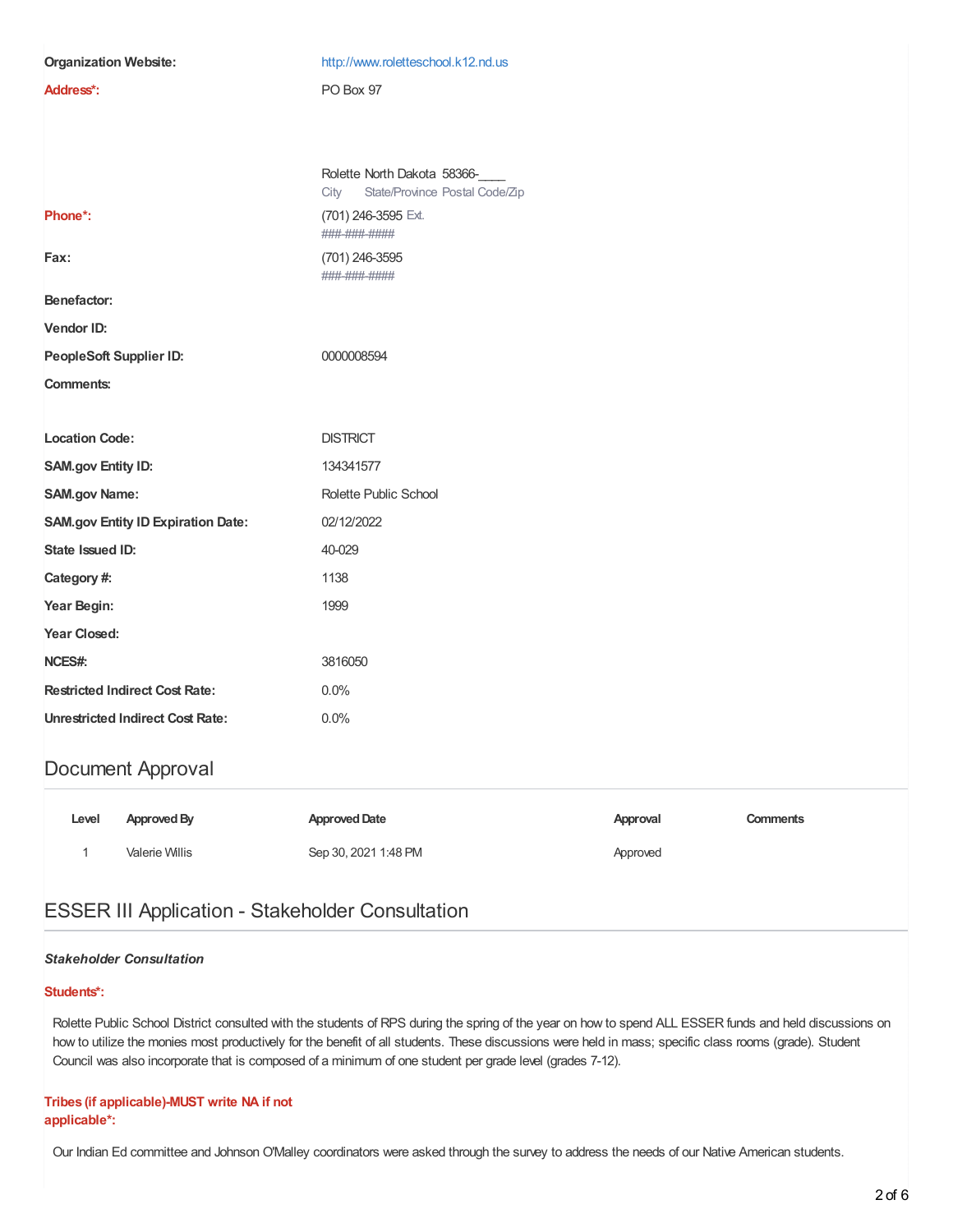### **Civil rights organizations (including**  $disability$  *rights organizations)\*:*

To assure that all Organizations had access to the survey, it was mailed by USPS to all families that attend the Rolette Public School. An all-call was made to ask for feedback and reminder of the mailed survey. Access was made on our School Website and on our Facebook Page. The survey and information was also sent in mass through our newsletter that goes to the entire community beyond families of our enrolled students.

#### **Superintendents\*:**

The superintendent had continual meetings with the out-going high school principal; the in-coming high school principal, the business manager, technology coordinator and board president (as small groups and individually). The message on our website asked for stakeholders to reach out to the superintendent. Emails and staff meetings were held for input on the needs of the school with all staff.

### **Teachers, principals, school leaders, other educators, school staff, and their unions\*:**

Teachers, principals, and all areas of stakeholders were present at a school board retreat that was driven by the survey of the stakeholders and how to allocate the ESSER monies. Teachers, para-professionals, parents, and principals were there to share and be asked questions regarding needs of the school/students.

**Stakeholders representing the interestsof children with disabilities, English learners, children experiencing homelessness, children and youth in foster care, migratory students, children who are incarcerated, and other underserved students\*:**

Our Special Education teacher and our Foster Care/homeless liaison were asked about the needs of our most needy. While representation of these specific entities were invited to share, their representatives were able to share thoughts and needs of these students.

#### *ESSER III Approved Applications*

**District confirms the approved ESSER III application will be posted to their website for public access.\*:** Yes

## ESSER III Application

| <b>Prevention &amp; Mitigation Strategies</b>                                                                                                          |                                                                                               |  |  |
|--------------------------------------------------------------------------------------------------------------------------------------------------------|-----------------------------------------------------------------------------------------------|--|--|
| <b>Return to In-Person Instruction Plan*:</b>                                                                                                          | https://www.roletteschool.k12.nd.us<br>LEA Website Link (copy from browser-must include http) |  |  |
| District confirms the plan will be updated at<br>least every six months through September<br>2024 and will seek ongoing public input on<br>the plan.*: | Yes                                                                                           |  |  |
| Describe how ARP ESSER III funds will be                                                                                                               |                                                                                               |  |  |

**used by the district to implement prevention and mitigation strategies.\*:**

Rolette Public School will use ESSER III monies to upgrade their wireless Internet access to allow for quicker access to Internet and to allow for more students/staff to work on-line. Currently there is are bottlenecks that limits and/or corrupts the ability to work on-line with the resources we have within the school.

Rolette School will use ESSER III monies to purchase a portable building to move our weight room to a location easier to access for students and community members to meet, socialize, and workout during off-school hours to promote healthy bodies and healthy minds. One of the aspects of Covid that had a related response was isolation and the inability to do things that had been available before. At Rolette, one of those things was the weight room that is currently on the stage of the old gym. It is crowded, small, and in the middle of the school. That gives little access to its availability during the day and none after school hours. The portable would allow for people to access the weight room with comfortable distancing, interact with each other (which Covid saw social/emotional withdrawal and other ramifications). It also will allow for easier access for community to utilize without bringing possible Covid positivity into the actual building. For mental and body growth, we believe that being able to utilize our present equipment in a Covid-safer, more assessible way is a benefit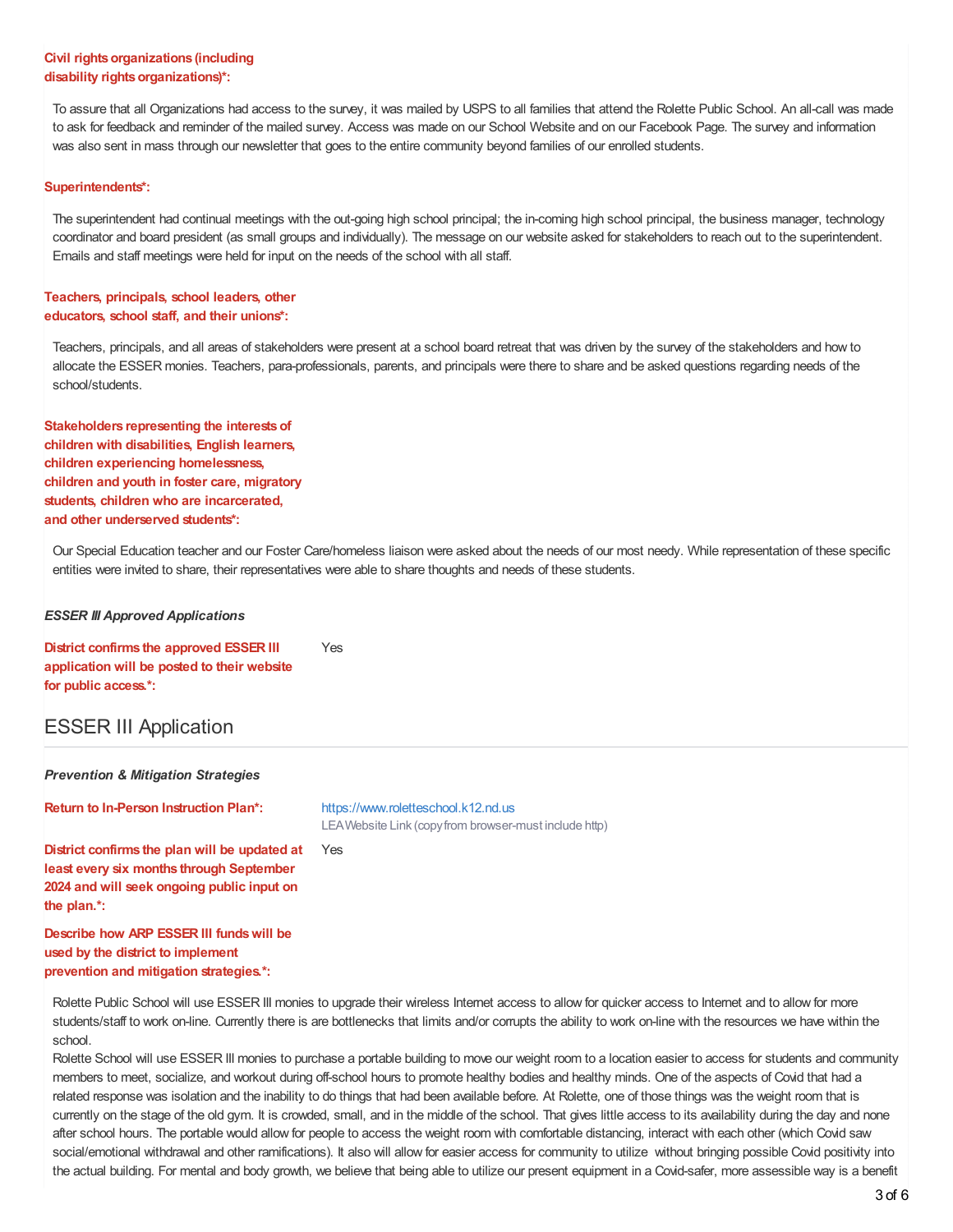for the greater population of Rolette.

Rolette School will use ESSER monies to create a better air quality system whether it be through better ventilation and/or ionization units to purify the air from viruses, etc.

Rolette School will use ESSER monies for building a greenhouse to work with our CTE program to promote education and build our CTE program with more options in education. Our school has a large proportion of Native American student (over 50%) and our Free/Reduced Lunch waivers around 50%. These two subgroups enroll in our VoAg/CTE courses. The greenhouse will allow them to (1) learn about growing plants; selling plants; and working with plants, people, and technique. Our twto special populations (Native American/Poverty) are often overlapping so that they are both. This group was harmed more drastically than students who are enrolled in courses that are more book/paper over using their hands, skills, and learning manually with guidance. The greenhouse experience will give more room for individuals to work in a large area than our current vocational department.

Rolette School will use ESSER monies for renovations to the counselor's offices; Special Education room and move the existing computer lab to a more centrally located area (former middle school area)

#### *Learning Loss*

**Describe how the district will use the mandatory 20%set-aside to address the academic impact of learning loss through the implementation of evidence-based interventions.\*:**

Rolette Public School has hired an Elementary/SpEd paraprofessional (\$\$79000) and an educational interventionist (\$132,630) to work with interventions as well as teach a sub-section of JH math and Consumer Math. These will benefit students by (1) allowing smaller groups/individual instruction of students struggling with math; (2) working with students individually in core classes; (3) assisting in teaching our most needy students with strategies to succeed; and (4) teach students in ways that they learn rather than how the teacher teaches.

We also are allocating money for a specific career counselor to assist our students with ChoiceReady, CTE, credit recovery or advanced placement/dual credit. By guiding our students once they hit JH/HS they will be more prepared for the direction they choose in life.

RPS has also purchased REVEAL math (McGraw Hill) which has been tested for evidence based teams

#### *Needs of Students Disproportionately Impacted*

**Describe how the district will respond to the needs of students disproportionately impacted by the COVID-19 pandemic. Address each stakeholder group.\*:**

RPS has approximately 50% of their students on Free/Reduced lunch. We also have nearly half of our students identifying as Native American students. With our school currently having a total population of under 160 students, the interventions from adding a para-professional and interventionist to adding to our counseling and CTE programs have shown to benefit both of these disproportionately impacted students with more intensive teacher/learner ratio and learning/career option strategies that will enhance what students learn/why they are taking classes.

(1) Low Income students: RPS will continue to provide lower 1:1 learning opportunities with the addition of staff (a paraprofessional & an interventionist. We also have a full-time sub hired to teach when a staff member needs to be gone without pulling from within to sub during prep hours/availability to other students; we will be supplying busing beyond our contracted services for students without regular transportation; we will work with maintaining Internet for families without services.

(2) Native American/students of color: Our Native American students have the same opportunities as our low-income students-the additional paraprofessional and interventionist. Since many of our low-income students are also Native American, the added bus will be extremely beneficial to those students that identify in both categories. In addition, we do get Indian Education monies and that funding is identified for a staff member that works with the educational strategies with our Native American students while trying to correlate the studies with their cultural backgrounds. We also formed a Culture Club which allows students to learn about their culture, group together and share experiences and expand their heritages.

(3) Disabled students: We have moved our Special Needs room to a larger classroom and have plans to reorganize and construct rooms for better accessibility and allow for better individual instruction. All classrooms will be updated with ActivBoards to better use technology as the avenue for learning. We also work closely with Peace Garden Special Services that supply us with speech; occupational therapy and physical therapy as needed.

(4) English Learners: Currently we have no EL students, but we work with both our area REA, NESC, but more directly the SEEC and utilize their services and that specifically of Kerri Whipple to guide us with EL strategies and evaluations. We have redone our EL programming through our Title I desk audit and now supply surveys and potential testing of any students that indicate needs for EL strategies. Our updated policies and potential program will help identify and provide the correct instruction accordingly.

(5) Homeless: Again, families/students enrollment package allows for acknowledging homelessness. We use a portion of our Title I services and supplement with general funds to make sure that the needs of the students are addressed. Our liaison is directly involved in the supervision of any student/s identified as Homeless.

(6) Foster Care students are also identified with the enrollment packet/FR Lunch application. With this information, our liaison works directly with the child/ren, family and with Social Services to assure for a solid educational experience. We also have maintained students that have moved out of our district and supplied transportation (when viable) to maintain the educational experience. Again, the liaison is fundamental in bringing the needs to the administration.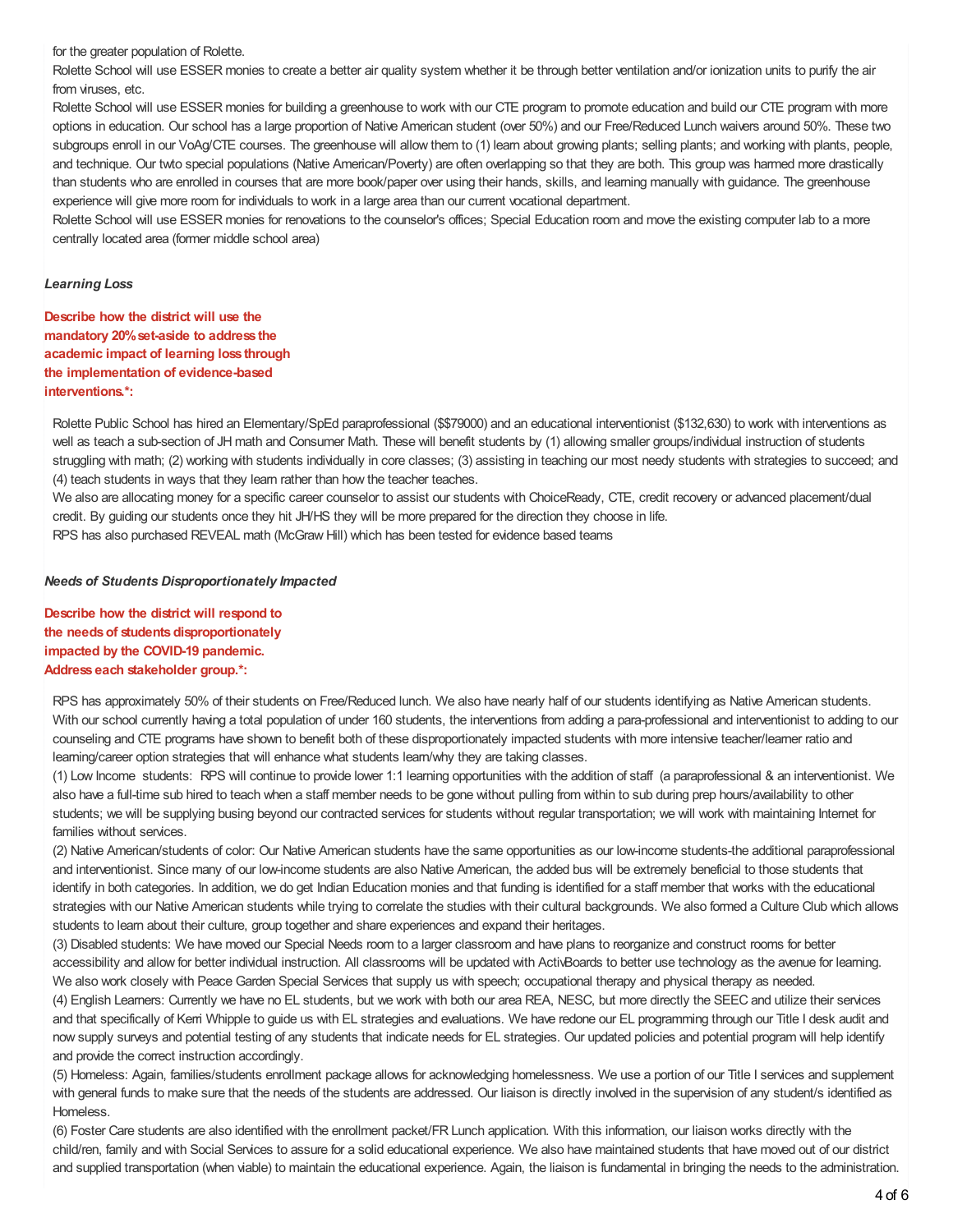(7) Migrants: Currently we have no migrant students, but we have enough staffing to work with migrant students re: potential needs. These may include EL, homelessness, etc. We have policies to follow, but go beyond the basics with student:staff ratio; our association with NESC & SEEC regarding potential language barriers. We also can/will supply transportation and cultural experiences for those students. We have a multitude of on-line services that would also assist us with the general education foundations needed for all areas of education, but specifically English acquistion.

# Estimated Use of Funds Plan

### *Allowable Use of Funds*

| <b>Allowable Use of Funds</b>               | <b>Amount</b> | Estimated Expenditure Estimated Amount to address Learning Loss under this Use of Funds (20% of Budget Total MUST be<br>spent on Learning Loss) |
|---------------------------------------------|---------------|-------------------------------------------------------------------------------------------------------------------------------------------------|
|                                             |               |                                                                                                                                                 |
| <b>Educational Technology</b>               | \$50,000.00   | \$0.00                                                                                                                                          |
| Professional development                    | \$12,000.00   | \$0.00                                                                                                                                          |
| Supplemental learning                       | \$132,630.00  | \$132,630.00                                                                                                                                    |
| Supplemental learning                       | \$79,193.00   | \$79,193.00                                                                                                                                     |
| Perkins (Career & Technical                 | \$40,000.00   | \$0.00                                                                                                                                          |
| Education)                                  |               |                                                                                                                                                 |
| Improving Air Quality                       | \$60,000.00   | \$0.00                                                                                                                                          |
| Perkins (Career & Technical                 | \$33,669.00   | \$0.00                                                                                                                                          |
| Education)                                  |               |                                                                                                                                                 |
| School facility repairs and<br>improvements | \$462,318.00  | \$0.00                                                                                                                                          |
| High quality instructional materials        | \$22,251.00   | \$22,251.00                                                                                                                                     |
| and curricula                               |               |                                                                                                                                                 |
|                                             | \$892,061.00  | \$234,074.00                                                                                                                                    |

## Compliance with General Education Provisions Act Section 427

*Compliance with General Education Provisions Act Section 427 (GEPA)*

**What barriers exist in your community that may prevent students, teachers, and other program beneficiaries from accessor participation in the funded projectsor activities listed in the application?\*:**

Barriers within the RPS is to equitable access to technology; adequate nutrition; minimal transportation beyond busing; socio-emotional wellness; and attendance of our lowest economic students since the Covid-19 pandemic. What many families now consider essentials are not essentials for our lowest economic families/Native American families. Access to Internet and technology is not an essential in their daily lives when students' main/only meals are those provided by the school (breakfast and lunch). We are referring to generational poverty where generation after generation has lived day-by-day rather than thinking of tomorrow. Monies for our poorest families filled kitchens and fixed vehicles, but those were immediate/necessary needs. As a school we can't tell families how to spend their money, but we can invest our school ESSER monies for those items that allow our poverty students to participate in activities and sports by assisting in transportation (bus as in ESSER II); assisting with providing technology through the school and used at home to allow for continued education regardless of how it is presented. We can get students involved in activities that prevent socio/emotional distancing issues with people and prevent mental health issues by providing them with sports, clubs, music, etc. and some transportation to/from homes to promote health rather than fix issues. Our poorest families need to know that maybe that four-year degree may not be immediately accessible, but by learning trades, they can work and be productive or attend a trade school, a two-year school with some of the basic knowledge attended in those CTE classes (shop, greenhouse strategies, FACS, etc.). They also may be able to be part of a group when lack of transportation was the hinderance that may have allowed them to judge crops, judge livestock, partake in drama or track. Covid 19 didn't only endanger our students, teachers, and families with the fear of sickness and dying, it inflicted more barriers of isolation and lack of being interactive with others.

#### **What steps are being taken to addressor overcome these barriers?\*:**

RPS purchased technology (Chromebooks and iPads) with ESSER I monies; we assisted by identifying families with the Broadband grant. We supplied summer foods during the summer of 2020; and moved from a part-time counselor to a full-time counselor. We are looking into purchasing a bus to benefit